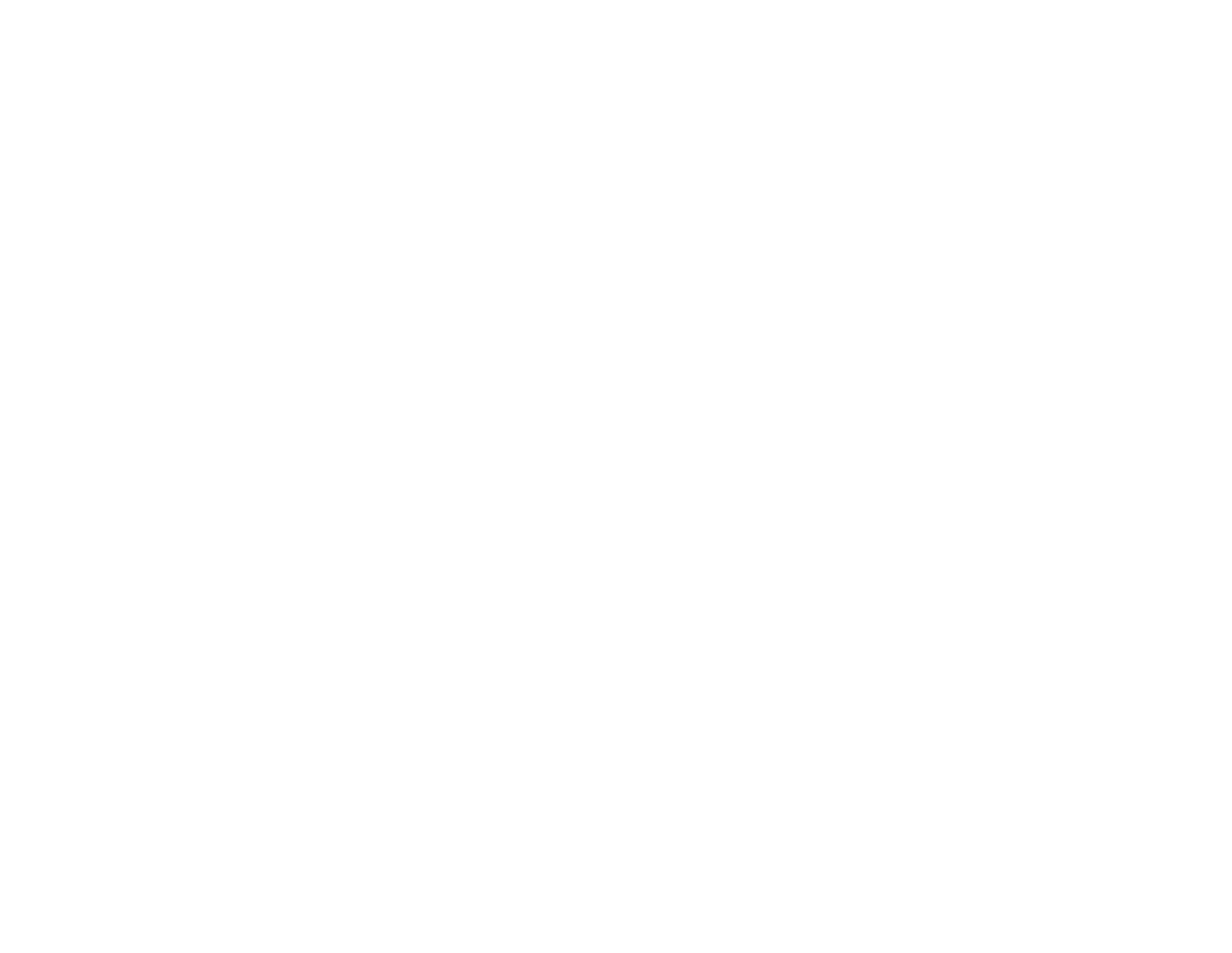# **NOTES**

# **CONTENTS**

| Assembling & using your product4 |
|----------------------------------|
|                                  |
|                                  |
|                                  |
|                                  |
|                                  |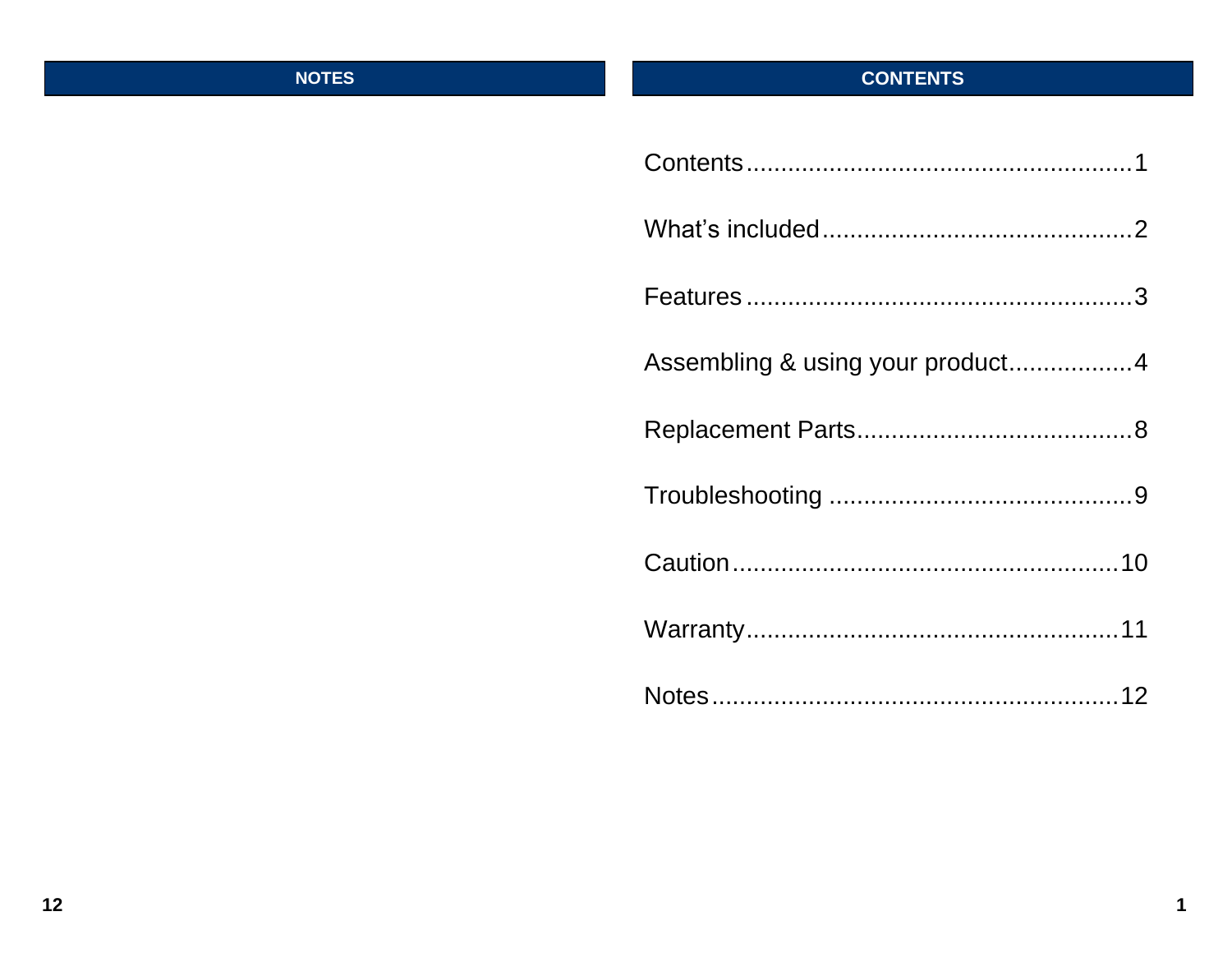## **WHAT'S INCLUDED**

### **LIMITED WARRANTY INFORMATION**





Fountain Fountain (LED lights pre-installed) Back Door  $1x$   $1x$ 





Fountain Pump Transformer  $1x$   $1x$ 



*\*Pump may be packaged separately in an outer box located in the outer Styrofoam packaging.*

Thank you for choosing an Alpine product! We aim to please with our wide range of products including Fountains, Birdbaths, Statuary, Pond Supplies & More. All of our products are constructed from the highest quality materials. In the event that we have not achieved our usual standard of excellence, we will repair or replace, at our discretion, within the warranty period. A valid proof of purchase, with the purchase date clearly indicated, must be provided. Photos of defective merchandise will also be required to help distinguish the actual cause of the defect. Please read below for a detailed description of warranty coverage.

### • **Water Damage**

Alpine products are not manufactured to withstand extreme temperatures. Improper storage that allows water to freeze within a product may cause damage, is considered negligence, and will not be covered under this warranty. The use of "hard water," and/or caustic cleaners, can affect the painted or other finishes. Failure to keep the unit clean, and use of such additives/cleaners, will also void the warranty. Please note: for fountains, it is normal for some splashing to occur and protecting the immediate surfaces is not the responsibility of Alpine Corporation.

### • **Paint & Color (Retention and/or Loss)**

The use of water will cause natural erosion to the color. This area can be touched up using standard paint. The paint is designed to protect the entire finish against breakdown of color. As with any product, all finishes with time will gradually fade and discolor. The warranty will only cover against severe or complete fading, within the first year from date of purchase, with the above exclusion.

### • **Procedure/Service**

Should a warranty/claim be needed, you should contact the retailer from whom you purchased the product. If that is not an option, you can contact Alpine Corporation a[t www.alpine4u.com.](http://www.alpine4u.com/) When contacting Alpine Corporation, you must be prepared to show proof of purchase, provide photographs and any other information needed to validate your claim. This may be necessary to distinguish between a partial or complete replacement of a defective product. The warranty does not cover any items with multiple parts; the warranty will ONLY cover the individual component of the unit/item that may be defective. Replacement parts can be made available to a consumer through the original selling party, or an approved parts retailer. If this is not an option, contact our customer service department. *Item is covered under one year limited warranty from the date of purchase. When requesting replacement parts due to a warranty claim after 30 days of purchase, credit card information will be requested for shipping charges.*

• **Not Covered Under Warranty** 

The limited warranty will NOT cover cases of damages due to:

- 1. Damages caused in Transit
- 2. Inadequate care and/or neglect
- 3. Environmental and/or natural elements
- 4. Immersion in water, unless specified
- 5. Improper Installation/Storage and/or Maintenance

*This warranty is void if the product has been damaged by accident, misuse, negligence, improper installation*  and/or modifications have occurred. This includes any and/or all defects arising out of freezing water damage, *hard water damage, failure to keep the unit clean and free of harmful additives such as bleach, chlorine, etc…. which affects the paint and/or parts. This warranty also does not cover any additional charges or installation, removal, disposal and/or shipping costs or consequential damage associated with any warranty claim.*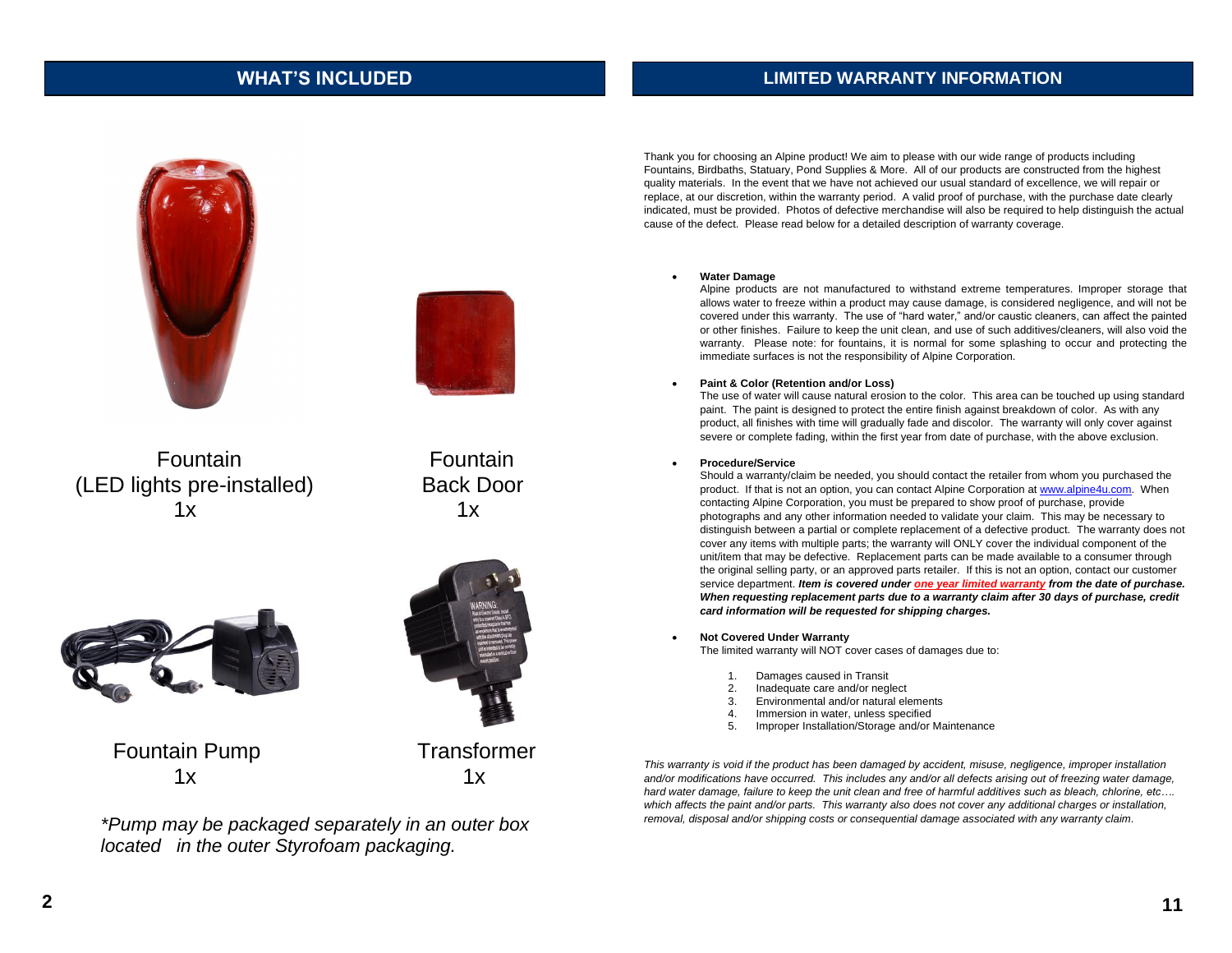**9.** Congratulations, your fountain is now complete. Don't forget to add water regularly as water will evaporate over time.

**Relax and enjoy your new fountain.**



# **REPLACEMENT PART ITEM#**

• Pump and Light Kit ………………...DIG100XS-KIT

# **ALSO AVAILABLE FROM ALPINE**

- Fountain Care Formula…………….....PPL102 Foam and scale remover for indoor and outdoor fountains.
- Americana® UV Acrylic Sealer ...……RRR106 Provides protective clear coating for all painted surfaces.
- Touch Up Paint Kit....…………….…....RTD102 Includes primer, thinner, 7 paint colors, applicator and sealer.

**3.** From the back opening of the fountain connect the vinyl tubing from inside the fountain into the water pump.



**4.** With the pump still out, connect the single pin light connector into the pump wiring harness. Tighten the connector by twisting clockwise, then place the pump into the fountain.

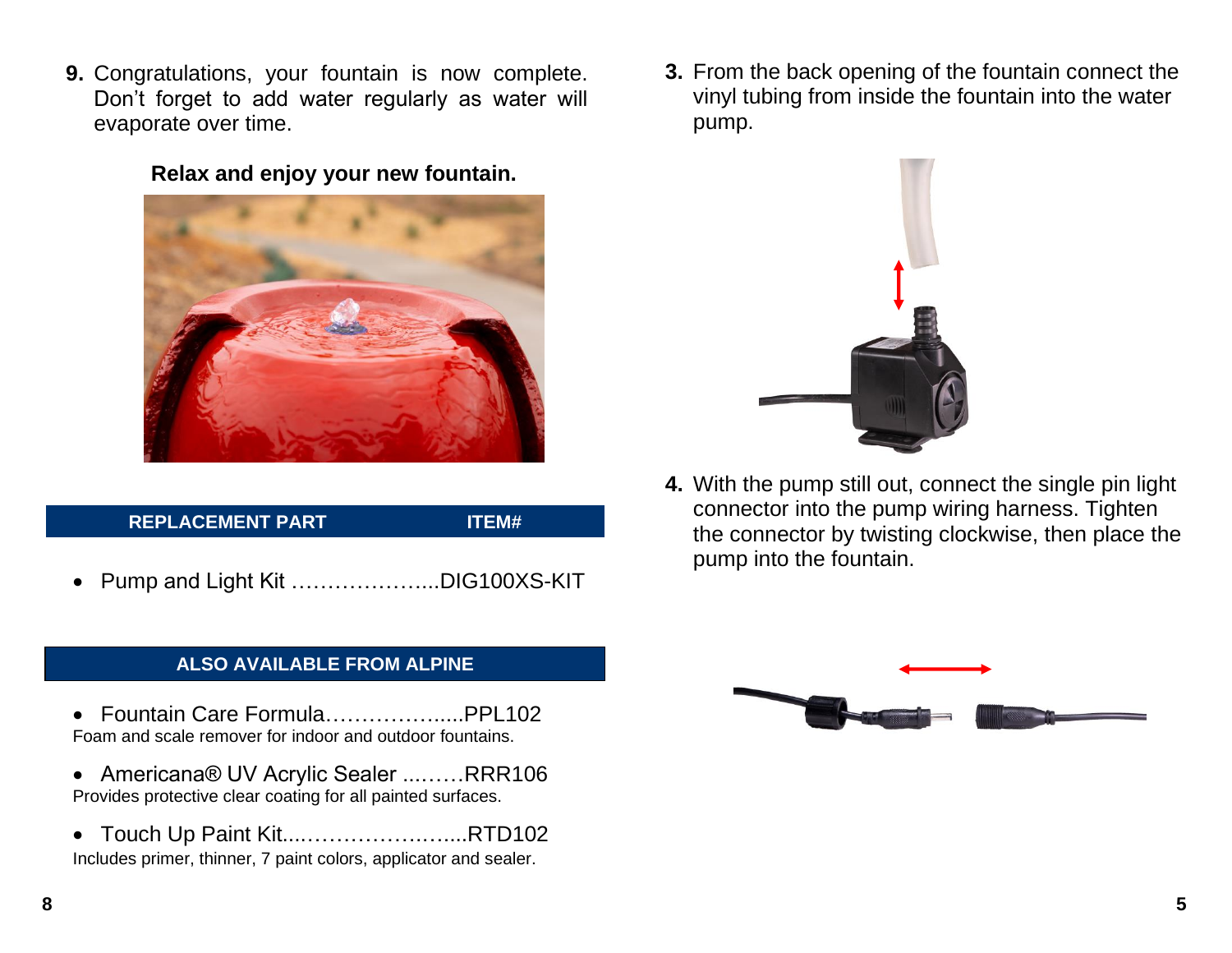**5.** Through the back opening, pull out the two prong connecter from the pump and light wiring harness and connect it to the transformer.

**Alpine Quick Tip #2**

Double check all connecter to make sure they are tight.

**6.** Gently pour water into the fountain basin, being careful not to overflow and cause splashing. Make sure the water completely submerges the pump and the water runs clear during operation.

*NOTE: We recommend that you use distilled water to prevent scale build-up. It can take up to 5 minutes for the air to be completely expelled and water begins to flow the first time you operate the pump.*





**8.** Now adjust the water pump to your flow preference. (see Quick Tip #1) Once set, install the Back Door Cover by sliding it into the designated opening.



**Alpine Quick Tip #3**

Make sure your pump and light cords are tucked neatly into the cord slot.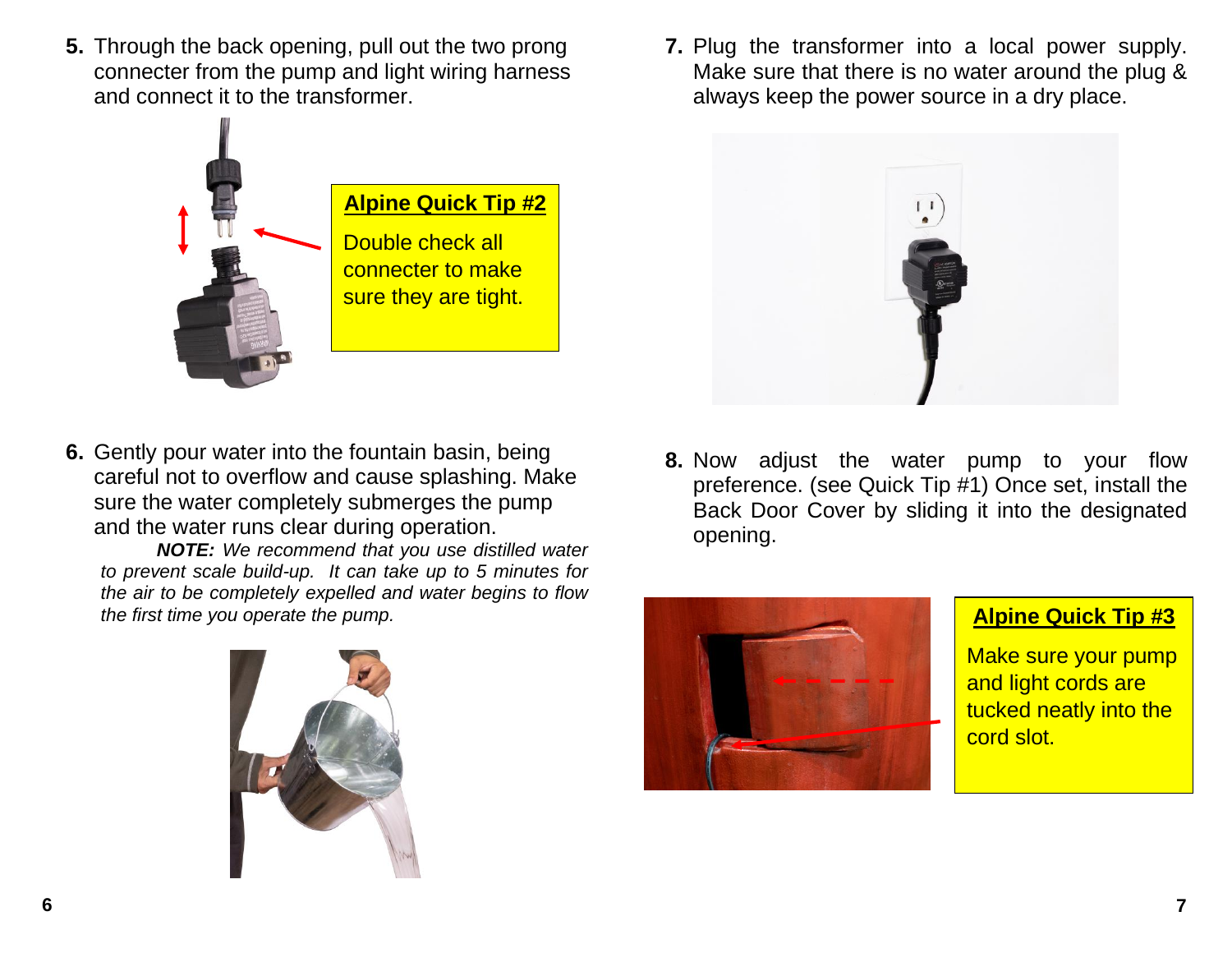# **ASSEMBLING & USING YOUR PRODUCT**

Unpack all components carefully. Check to ensure all parts have been removed from the packaging. \**Some splashing may occur when the product is in use.* 

**1.** Place the fountain base on a smooth & level surface. Allow enough space to access the pump.



**2.** Remove the pump from its packaging and adjust the flow control to the lowest setting to avoid splashing until the fountain is completely assembled.



# **Alpine Quick Tip #1**

Turn to the Right / Clockwise to turn down the water flow. Turn the adjuster to the Left / Counter-Clockwise to turn up the water flow.

## **TROUBLESHOOTING**

If you have any questions and/or problems, please contact us at info@alpine4u.com

- **If your pump fails to run**
	- Check the circuit breaker or try a different outlet to make sure the pump is receiving electrical power.
	- Check the pump discharge and tubing for any kinks and/or obstructions.
	- Any buildup obstructing the water flow can be flushed with a garden hose.
	- Check the rotor by removing the front cover & plate to access the impeller area. Turn the rotor and make sure that the rotor is not jammed or broken.
- **If your pump "spews"** 
	- Check the water level to make sure the pump is completely submerged and there is enough water in the basin to operate your fountain. Not having enough water will cause your pump to spew.
- **If your pump is making abnormal loud noises**
	- Disconnect the pump from the electrical power supply and remove the front cover & plate.
	- Carefully grip the impeller and gently pull the impeller/rotor assembly out of the pump housing.
- Rinse the impeller/rotor assembly and clean the cavity with clean water. If breakage or damage is found, contact your local retailer for parts. **4 9**